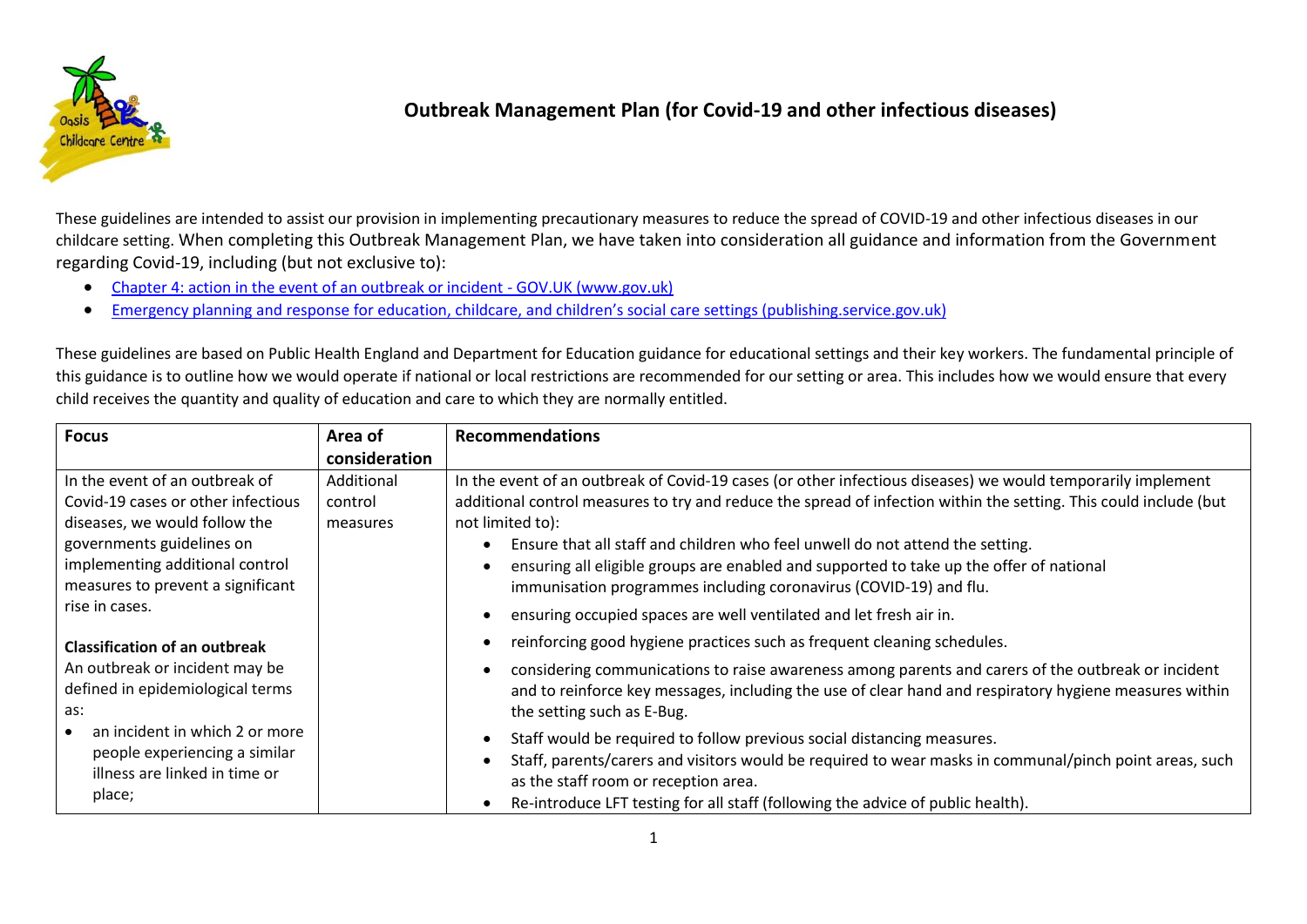| a greater than expected rate of          |              | Staff would be required to take separate lunch breaks and sit in their cars to promote social distancing<br>$\bullet$  |
|------------------------------------------|--------------|------------------------------------------------------------------------------------------------------------------------|
| infection compared with the              |              | measures.                                                                                                              |
| usual background rate for the            |              | Parents/carers would be required to drop off/collect from the front door to minimise the number of<br>$\bullet$        |
| place and time where the                 |              | adults coming into the setting.                                                                                        |
| outbreak has occurred.                   |              | Re-introducing restrictions to on-site visitors to minimise the number of adults coming into the setting.<br>$\bullet$ |
| For example:                             |              | Separating the age groups, both inside and outside, to reduce mixing between groups/bubbles. This                      |
| 2 or more cases of diarrhoea             |              | would include re-installing the outdoor partition to separate the outdoor play area.                                   |
| or vomiting which are in the             |              | All children and staff will be required to check temperatures on arrival each morning.                                 |
| same classroom, shared                   |              |                                                                                                                        |
| communal areas or taking part            |              | We would also follow the guidance of DfE, Public Health England, Health Protection Teams, Local Authority and          |
| in the same activities;                  |              | Trustees to implement additional control measures. Please see further details in the sections below.                   |
| higher than usual number of<br>$\bullet$ | When to take | Threshold for seeking additional support                                                                               |
| people diagnosed with scabies;           | extra action | We will seek specialist advice from the relevant UKHSA HPT if we experience:                                           |
| higher than usual number of<br>$\bullet$ |              | a higher than previously experienced and/or rapidly increasing number of staff or student absences<br>$\bullet$        |
| people with respiratory                  |              | due to acute respiratory infection or diarrhoea and vomiting.                                                          |
| symptoms.                                |              | evidence of severe disease due to an infection, for example if a pupil, student, child or staff member                 |
|                                          |              | is admitted to hospital.                                                                                               |
| These definitions should not be          |              |                                                                                                                        |
| taken as a threshold for reporting       |              | more than one infection circulating in the same group of students and staff for example chicken pox<br>$\bullet$       |
| or action. Please follow the             |              | and scarlet fever.                                                                                                     |
| guidance in this plan for when to        |              | We will seek advice and support for outbreaks and clusters from the LA Public Health team:                             |
| seek help or report infections in        |              | PHdesk@cornwall.gov.uk or call 01872 322027 or send in a notification to phnotifications@cornwal.gov.uk or we          |
| your setting.                            |              | could seek support from the DfE Helpline on 0800 0468687, option 1.                                                    |
|                                          |              |                                                                                                                        |
|                                          |              | We would also contact the UKHSA HPT as soon as possible to report any outbreak or serious or unusual illness for       |
|                                          |              | example:                                                                                                               |
|                                          |              | E.coli 0157 or E coli STEC infection<br>$\bullet$                                                                      |
|                                          |              | food poisoning                                                                                                         |
|                                          |              | $\bullet$                                                                                                              |
|                                          |              | hepatitis<br>$\bullet$                                                                                                 |
|                                          |              | measles, mumps, rubella (rubella is also called German measles)<br>$\bullet$                                           |
|                                          |              | meningococcal meningitis or septicemia<br>$\bullet$                                                                    |
|                                          |              | scarlet fever (if an outbreak or co-circulating chicken pox)<br>$\bullet$                                              |
|                                          |              | tuberculosis (TB)                                                                                                      |
|                                          |              | typhoid                                                                                                                |
|                                          |              | whooping cough (also called pertussis)                                                                                 |
|                                          |              |                                                                                                                        |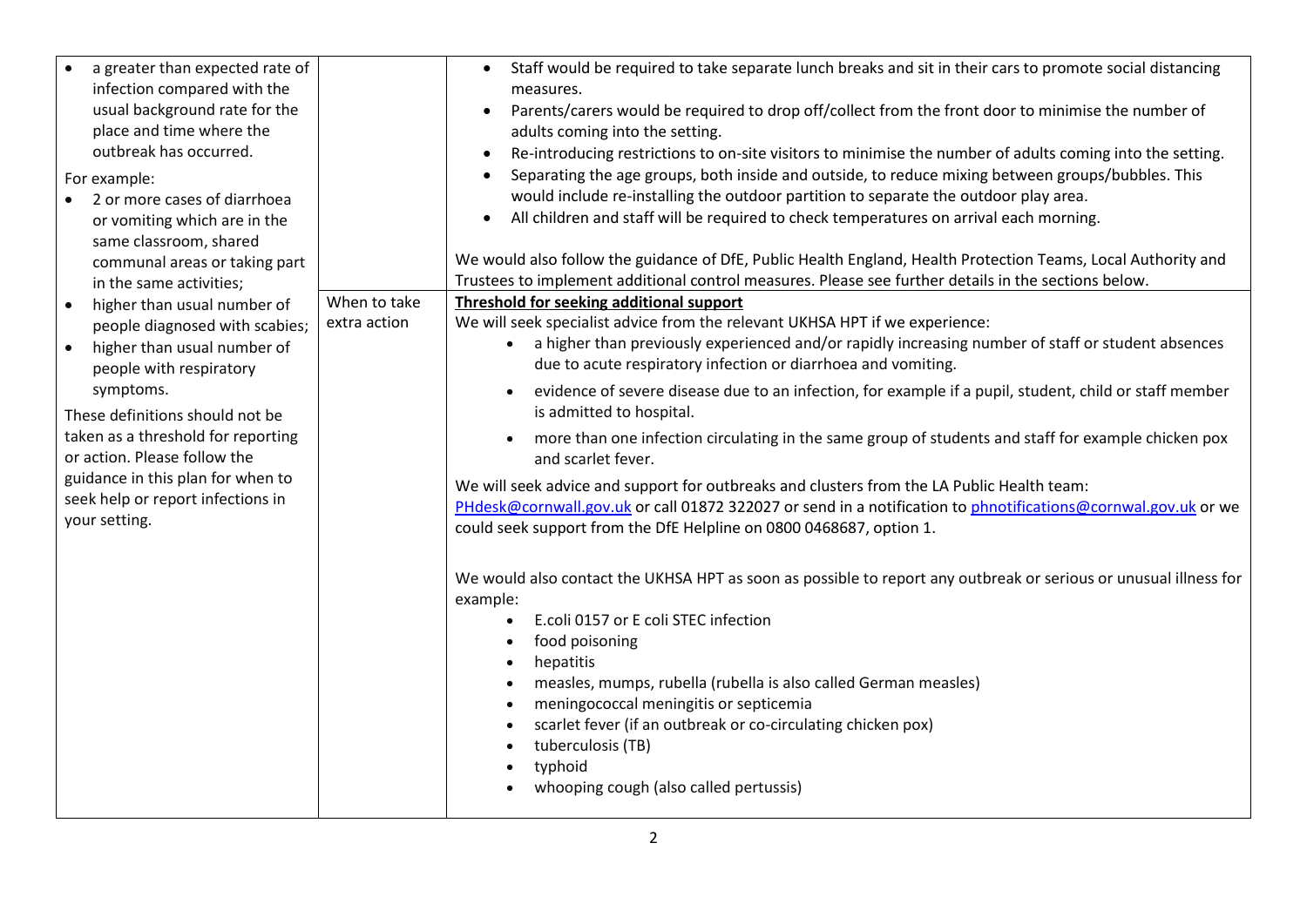| Children | Prioritising<br>education/<br>Attendance | The impacts of having missed education during the pandemic are severe for children, young people and<br>$\bullet$<br>adults. Therefore, we would work closely with decision-makers (DfE, Public Health England, Health<br>Protection Teams, Local Authority, Trustees etc) to keep any measures/restrictions in our setting to a<br>minimum and for the shortest amount of time possible. All measures/restrictions would be regularly<br>reviewed and lifted as soon as the evidence supports doing so.<br>Attendance restrictions will only ever be considered in extreme circumstances and as a last resort. We<br>$\bullet$<br>would work closely with decision-makers to get advice on any groups that should be prioritised.<br>If attendance restrictions are needed and we are advised to limit attendance, vulnerable children and<br>children of NHS/critical workers would be given priority to continue to attend their normal days/hours,<br>providing we have the availability/capacity to accommodate these spaces.<br>In the event of attendance restrictions being advised, high-quality remote education would be provided<br>via our website for all children not attending the setting. |
|----------|------------------------------------------|-------------------------------------------------------------------------------------------------------------------------------------------------------------------------------------------------------------------------------------------------------------------------------------------------------------------------------------------------------------------------------------------------------------------------------------------------------------------------------------------------------------------------------------------------------------------------------------------------------------------------------------------------------------------------------------------------------------------------------------------------------------------------------------------------------------------------------------------------------------------------------------------------------------------------------------------------------------------------------------------------------------------------------------------------------------------------------------------------------------------------------------------------------------------------------------------------------------|
|          | Educational<br>visits                    | In the event of an outbreak, we would follow the decision-makers advice on limiting educational visits<br>$\bullet$<br>both onsite and offsite. This would include trips, transition days, settling sessions, open days and<br>performances in our settings.<br>Any local or national attendance restrictions will be reflected in the individual visit/trip risk assessments<br>and the settings Manager will carefully consider if the educational visit (onsite or offsite) is still<br>appropriate and safe.<br>Only children who are attending the setting will be able to go on the educational visit.<br>$\bullet$<br>We will consult the health and safety guidance on educational visits when considering visits.                                                                                                                                                                                                                                                                                                                                                                                                                                                                                  |
|          | Wraparound<br>care                       | If attendance restrictions are needed and we are advised to limit attendance, vulnerable children and<br>$\bullet$<br>children of NHS/critical workers would be given priority to continue to attend their normal days/hours,<br>providing we have the availability/capacity to accommodate these spaces.<br>For all other children, parents and carers would only be allowed to access wraparound provision for their<br>$\bullet$<br>children for a limited set of essential purposes, such as to allow them to go to or seek work, attend a<br>medical appointment, or undertake education and training.                                                                                                                                                                                                                                                                                                                                                                                                                                                                                                                                                                                                 |
|          | Holiday club                             | In most circumstances, children should be allowed to attend holiday provision as planned. We will<br>$\bullet$<br>continue to work closely with decision-makers to reflect any local or national restrictions, including the<br>guidance for out-of-school settings and wraparound childcare.                                                                                                                                                                                                                                                                                                                                                                                                                                                                                                                                                                                                                                                                                                                                                                                                                                                                                                               |
|          | Vulnerable<br>children                   | Where vulnerable children are absent due to an outbreak we will:<br>follow up with the parent or carer, working with the local authority and social worker (where<br>applicable), to explore the reason for absence and discuss their concerns.<br>encourage the child or young person to attend the setting, working with the local authority and social<br>worker (where applicable), particularly where the social worker and the Virtual School Head (where<br>applicable for Children in Care) agrees that the child or young person's attendance would be<br>appropriate.                                                                                                                                                                                                                                                                                                                                                                                                                                                                                                                                                                                                                             |